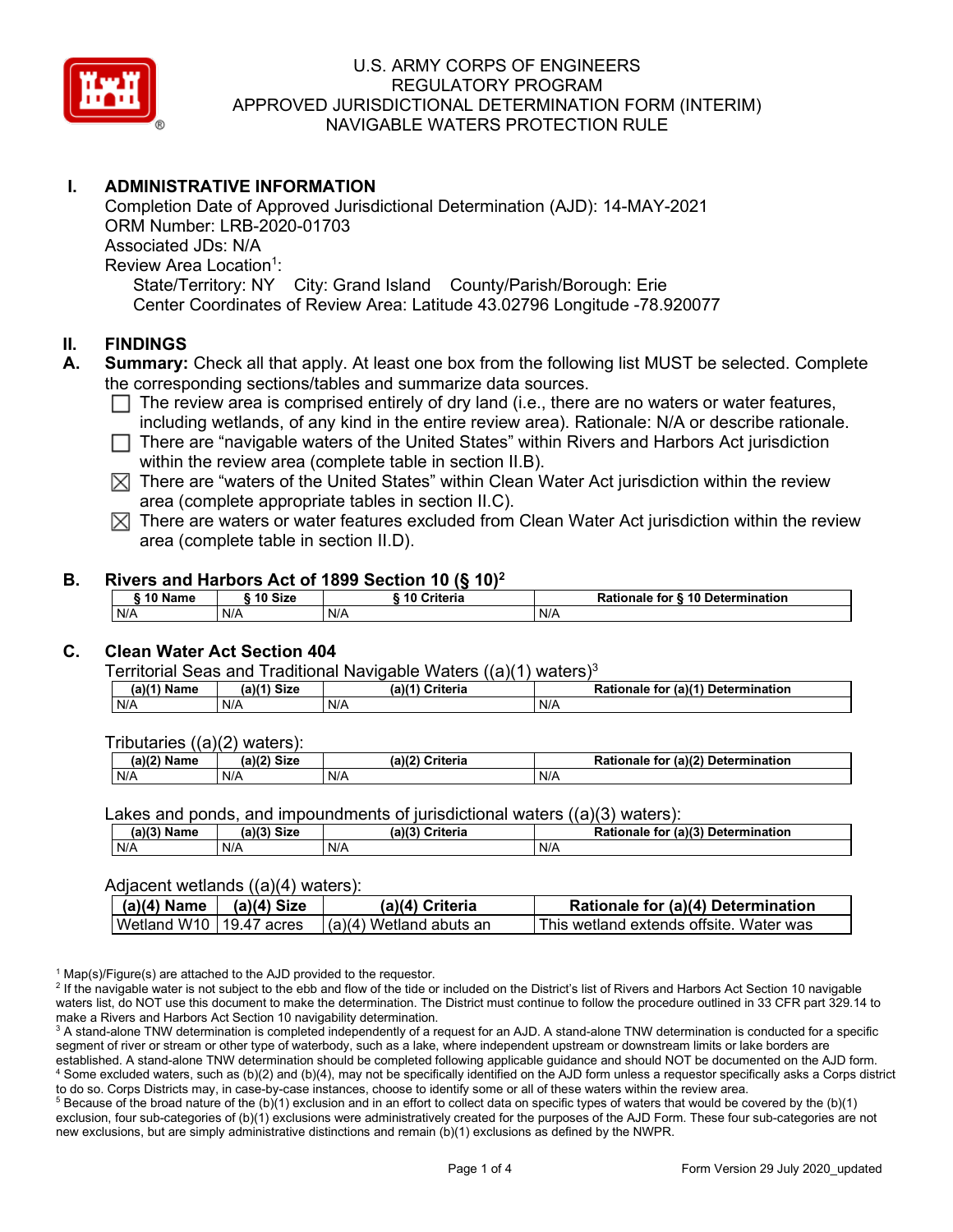

|             |               | $(a)(1)-(a)(3)$ water                          | observed flowing within the wetland from<br>west to east. The entirety of the wetland was<br>not walked as it extended offsite. Therefore,<br>additional resources were reviewed to<br>determine whether the wetland abuts a<br>regulated tributary. Based on review of the<br>following resources it was determined that<br>this wetland is a regulated a(4) wetland.<br>Aerial imagery identifies wetland signatures<br>extending north and east and abutting,<br>offsite, an unnamed tributary to Spicer<br>Creek. The Tonawanda West Quad<br>identifies the unnamed offsite tributary as<br>perennial. Furthermore, the NWI depicts<br>wetland extending from onsite to the north<br>and west all the way to the unnamed offsite<br>perennial tributary. Moreover, the NRCS<br>Soil Survey depicts hydric soils extending<br>offsite to the north and west up to the offsite<br>perennial tributary. In addition, the NYSDEC<br><b>Environmental Resource Mapper depicts</b><br>wetland extending offsite to the north and<br>abutting the offsite unnamed perennial<br>tributary. |
|-------------|---------------|------------------------------------------------|----------------------------------------------------------------------------------------------------------------------------------------------------------------------------------------------------------------------------------------------------------------------------------------------------------------------------------------------------------------------------------------------------------------------------------------------------------------------------------------------------------------------------------------------------------------------------------------------------------------------------------------------------------------------------------------------------------------------------------------------------------------------------------------------------------------------------------------------------------------------------------------------------------------------------------------------------------------------------------------------------------------------------------------------------------------------------------------|
| Wetland W11 | $0.02$ acres  | (a)(4) Wetland abuts an<br>(a)(1)-(a)(3) water | Same as the above.                                                                                                                                                                                                                                                                                                                                                                                                                                                                                                                                                                                                                                                                                                                                                                                                                                                                                                                                                                                                                                                                     |
| Wetland W12 | $1.08$ acres  | (a)(4) Wetland abuts an<br>(a)(1)-(a)(3) water | Same as the above.                                                                                                                                                                                                                                                                                                                                                                                                                                                                                                                                                                                                                                                                                                                                                                                                                                                                                                                                                                                                                                                                     |
| Wetland W13 | $0.45$ acres  | (a)(4) Wetland abuts an<br>(a)(1)-(a)(3) water | Same as the above.                                                                                                                                                                                                                                                                                                                                                                                                                                                                                                                                                                                                                                                                                                                                                                                                                                                                                                                                                                                                                                                                     |
| Wetland W14 | $0.002$ acres | (a)(4) Wetland abuts an<br>(a)(1)-(a)(3) water | Same as the above.                                                                                                                                                                                                                                                                                                                                                                                                                                                                                                                                                                                                                                                                                                                                                                                                                                                                                                                                                                                                                                                                     |
| Wetland W9  | 6.62 acres    | (a)(4) Wetland abuts an<br>(a)(1)-(a)(3) water | Same as the above.                                                                                                                                                                                                                                                                                                                                                                                                                                                                                                                                                                                                                                                                                                                                                                                                                                                                                                                                                                                                                                                                     |

# **D. Excluded Waters or Features**

Excluded waters  $((b)(1) - (b)(12))^4$ :

| <b>Exclusion</b><br><b>Name</b> | <b>Exclusion</b><br>Size | Exclusion <sup>5</sup>      | <b>Rationale for Exclusion Determination</b>                                                                                             |
|---------------------------------|--------------------------|-----------------------------|------------------------------------------------------------------------------------------------------------------------------------------|
| Wetland W1                      | $\vert$ 0.05 acres       | (b)(1) Non-adjacent wetland | This wetland does not meet any of the four<br>criteria that would make an (a)(4) adjacent<br>water subject to jurisdiction under Section |

 $1$  Map(s)/Figure(s) are attached to the AJD provided to the requestor.

<sup>2</sup> If the navigable water is not subject to the ebb and flow of the tide or included on the District's list of Rivers and Harbors Act Section 10 navigable waters list, do NOT use this document to make the determination. The District must continue to follow the procedure outlined in 33 CFR part 329.14 to make a Rivers and Harbors Act Section 10 navigability determination.

<sup>3</sup> A stand-alone TNW determination is completed independently of a request for an AJD. A stand-alone TNW determination is conducted for a specific segment of river or stream or other type of waterbody, such as a lake, where independent upstream or downstream limits or lake borders are established. A stand-alone TNW determination should be completed following applicable guidance and should NOT be documented on the AJD form. <sup>4</sup> Some excluded waters, such as (b)(2) and (b)(4), may not be specifically identified on the AJD form unless a requestor specifically asks a Corps district to do so. Corps Districts may, in case-by-case instances, choose to identify some or all of these waters within the review area.

<sup>5</sup> Because of the broad nature of the (b)(1) exclusion and in an effort to collect data on specific types of waters that would be covered by the (b)(1) exclusion, four sub-categories of (b)(1) exclusions were administratively created for the purposes of the AJD Form. These four sub-categories are not new exclusions, but are simply administrative distinctions and remain (b)(1) exclusions as defined by the NWPR.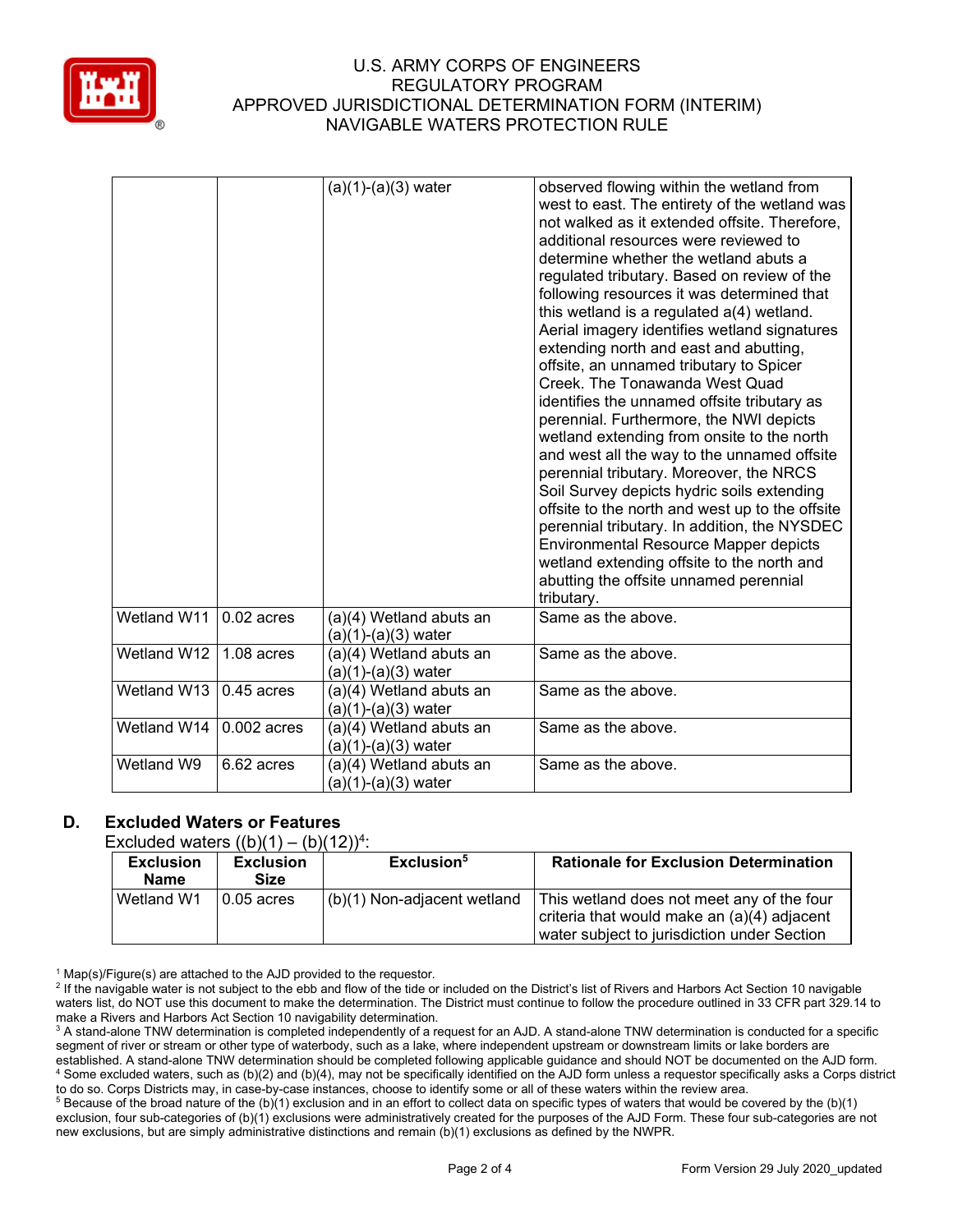

|             |              |                             | 404 of the Clean Water Act. This wetland<br>was circumnavigated during the Corps' May<br>5, 2021 site visit. This wetland was<br>observed to be isolated, disconnected from<br>any (a)(1-3) water. Additionally, no defined<br>channels/tributaries/ditches were observed<br>connecting this wetland to any (a)(1-3)<br>water. Based on site observations, the<br>nearest a(1-3) water would not flood this<br>wetland at least once during a typical year.<br>There were no observed signs (i.e. leaf<br>wracking, sediment deposits, debris lines) of<br>flow from the nearest tributary to this<br>wetland. Plus, this wetland is located<br>upgrade from the nearest tributary. There<br>were no other onsite connections observed<br>to any tributary. Also, no natural or<br>manmade berms or the like were observed<br>located between the nearest a(1-3) water<br>and this wetland. |
|-------------|--------------|-----------------------------|---------------------------------------------------------------------------------------------------------------------------------------------------------------------------------------------------------------------------------------------------------------------------------------------------------------------------------------------------------------------------------------------------------------------------------------------------------------------------------------------------------------------------------------------------------------------------------------------------------------------------------------------------------------------------------------------------------------------------------------------------------------------------------------------------------------------------------------------------------------------------------------------|
| Wetland W15 | $0.05$ acres | (b)(1) Non-adjacent wetland | Same as above.                                                                                                                                                                                                                                                                                                                                                                                                                                                                                                                                                                                                                                                                                                                                                                                                                                                                              |
| Wetland W16 | $0.22$ acres | (b)(1) Non-adjacent wetland | Same as above.                                                                                                                                                                                                                                                                                                                                                                                                                                                                                                                                                                                                                                                                                                                                                                                                                                                                              |
| Wetland W2  | $0.05$ acres | (b)(1) Non-adjacent wetland | Same as above.                                                                                                                                                                                                                                                                                                                                                                                                                                                                                                                                                                                                                                                                                                                                                                                                                                                                              |
| Wetland W3  | 0.1 acres    | (b)(1) Non-adjacent wetland | Same as above.                                                                                                                                                                                                                                                                                                                                                                                                                                                                                                                                                                                                                                                                                                                                                                                                                                                                              |
| Wetland W4  | $0.07$ acres | (b)(1) Non-adjacent wetland | Same as above.                                                                                                                                                                                                                                                                                                                                                                                                                                                                                                                                                                                                                                                                                                                                                                                                                                                                              |
| Wetland W5  | $0.02$ acres | (b)(1) Non-adjacent wetland | Same as above.                                                                                                                                                                                                                                                                                                                                                                                                                                                                                                                                                                                                                                                                                                                                                                                                                                                                              |
| Wetland W6  | $0.02$ acres | (b)(1) Non-adjacent wetland | Same as above.                                                                                                                                                                                                                                                                                                                                                                                                                                                                                                                                                                                                                                                                                                                                                                                                                                                                              |
| Wetland W7  | 1.52 acres   | (b)(1) Non-adjacent wetland | Same as above.                                                                                                                                                                                                                                                                                                                                                                                                                                                                                                                                                                                                                                                                                                                                                                                                                                                                              |
| Wetland W8  | $0.11$ acres | (b)(1) Non-adjacent wetland | Same as above.                                                                                                                                                                                                                                                                                                                                                                                                                                                                                                                                                                                                                                                                                                                                                                                                                                                                              |

# **III. SUPPORTING INFORMATION**

- **A. Select/enter all resources** that were used to aid in this determination and attach data/maps to this document and/or references/citations in the administrative record, as appropriate.
	- **\_\_X** Information submitted by, or on behalf of, the applicant/consultant: *Wetland and Waterbodies Delineation Report for Grand Island Community Solar Project A&B, Town of Grand Island, Erie County, New York, for Greenman Pederson, Inc., by Earth Dimensions, Inc., December 23, 2020.*

This information *is* sufficient for purposes of this AJD. Rationale: *N/A.*

**\_\_\_** Data sheets prepared by the Corps: *Title(s) and/or date(s).*

**\_\_X** Photographs: *aerial, https://explorer.pictometry.com/index.php#, 4/15/2013*

 $1$  Map(s)/Figure(s) are attached to the AJD provided to the requestor.

<sup>&</sup>lt;sup>2</sup> If the navigable water is not subject to the ebb and flow of the tide or included on the District's list of Rivers and Harbors Act Section 10 navigable waters list, do NOT use this document to make the determination. The District must continue to follow the procedure outlined in 33 CFR part 329.14 to make a Rivers and Harbors Act Section 10 navigability determination.

<sup>&</sup>lt;sup>3</sup> A stand-alone TNW determination is completed independently of a request for an AJD. A stand-alone TNW determination is conducted for a specific segment of river or stream or other type of waterbody, such as a lake, where independent upstream or downstream limits or lake borders are established. A stand-alone TNW determination should be completed following applicable guidance and should NOT be documented on the AJD form. <sup>4</sup> Some excluded waters, such as (b)(2) and (b)(4), may not be specifically identified on the AJD form unless a requestor specifically asks a Corps district to do so. Corps Districts may, in case-by-case instances, choose to identify some or all of these waters within the review area.

 $5$  Because of the broad nature of the (b)(1) exclusion and in an effort to collect data on specific types of waters that would be covered by the (b)(1) exclusion, four sub-categories of (b)(1) exclusions were administratively created for the purposes of the AJD Form. These four sub-categories are not new exclusions, but are simply administrative distinctions and remain (b)(1) exclusions as defined by the NWPR.